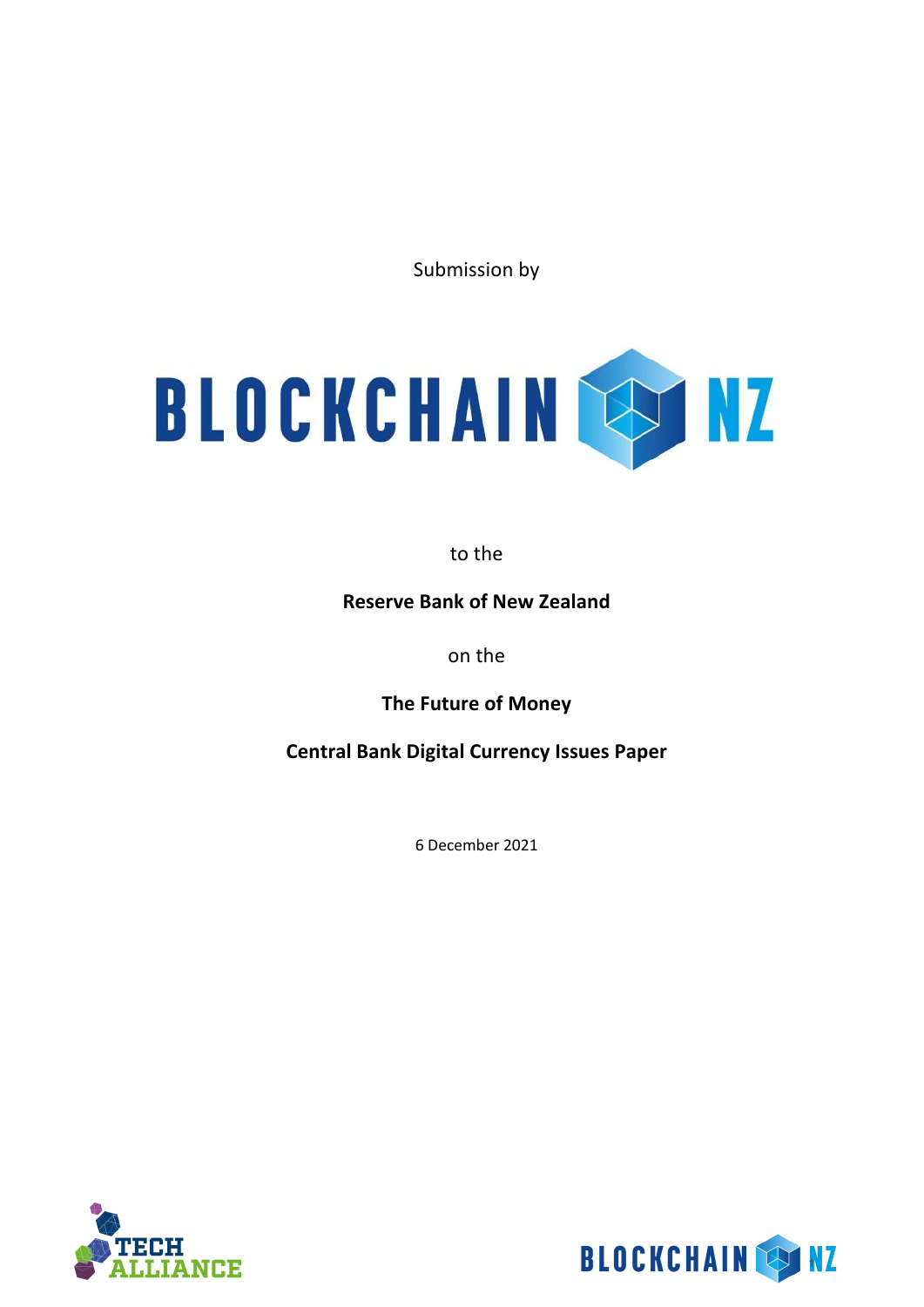

# **The Future of Money – Central Bank Digital Currency – Issues Paper**

## *Introduction*

- 1. BlockchainNZ is a member of the New Zealand Tech Alliance (**NZTech**). NZTech is a group of independent technology associations from across New Zealand that work together with a common purpose to connect, promote and advance technology ecosystems and to help the New Zealand economy grow to create a prosperous digital nation.<sup>1</sup>
- 2. BlockchainNZ is an association of organisations and individuals that represent the rapidly emerging business sectors being built using blockchain technology. These business sectors encompass IT, trade and supply chains, financial services, and the public sector, to name a few. <sup>2</sup> BlockchainNZ has taken a key role in growing our country's capability to maximise the opportunities enabled by blockchain technology and address any challenges.<sup>3</sup>
- 3. We present this submission to the Reserve Bank of New Zealand (**RBNZ**) in respect of the RBNZ's consultation on its issues paper on the Future of Money – Central Bank Digital Currency **(issues paper**).4 Headings in this submission and their numbering relate to the particular questions raised in the issues paper and page numbers refer to page numbers of the issues paper.

#### *Do you agree with the motivations for the Reserve Bank considering a CBDC, as set out in Section 3?*

4. The two trends the RBNZ gives for motivating its exploration of CBDCs are first the declining use of case and second the rise of other forms of money, particularly large technology companies proposing to issue stablecoins. As to the first issue, the declining use of cash. We agree that the use of cash in New Zealand as a means of payment is declining. As the issues paper notes on page 14, in 2020 only nine percent of New Zealanders preferred to use cash as their main payment method, which was a reduction from 12 percent in 2019. The reasons for the declining use of cash are varied and include the fact that cash is becoming harder to obtain and use. Much of the drop in the use of cash is due to the rising rates of payments by eft-pos, credit and debit cards (page 13). In addition, the rise in online shopping is reducing cash usage as it is not normally possible to pay via cash for online purchases, unless click and collect is used.

<sup>4</sup> https://www.rbnz.govt.nz/-/media/ReserveBank/Files/Publications/Policy-development/Banks/Future-of-Money/CBDC-issues-paper.pdf?revision=69fc9f64-5ba2-485e-95ce-83c06c810a44&la=en.





<sup>1</sup> https://nztech.org.nz/about/.

<sup>&</sup>lt;sup>2</sup> For a list of current members of BlockchainNZ, see https://blockchain.org.nz/about/our-members/.

<sup>3</sup> https://blockchain.org.nz/about/.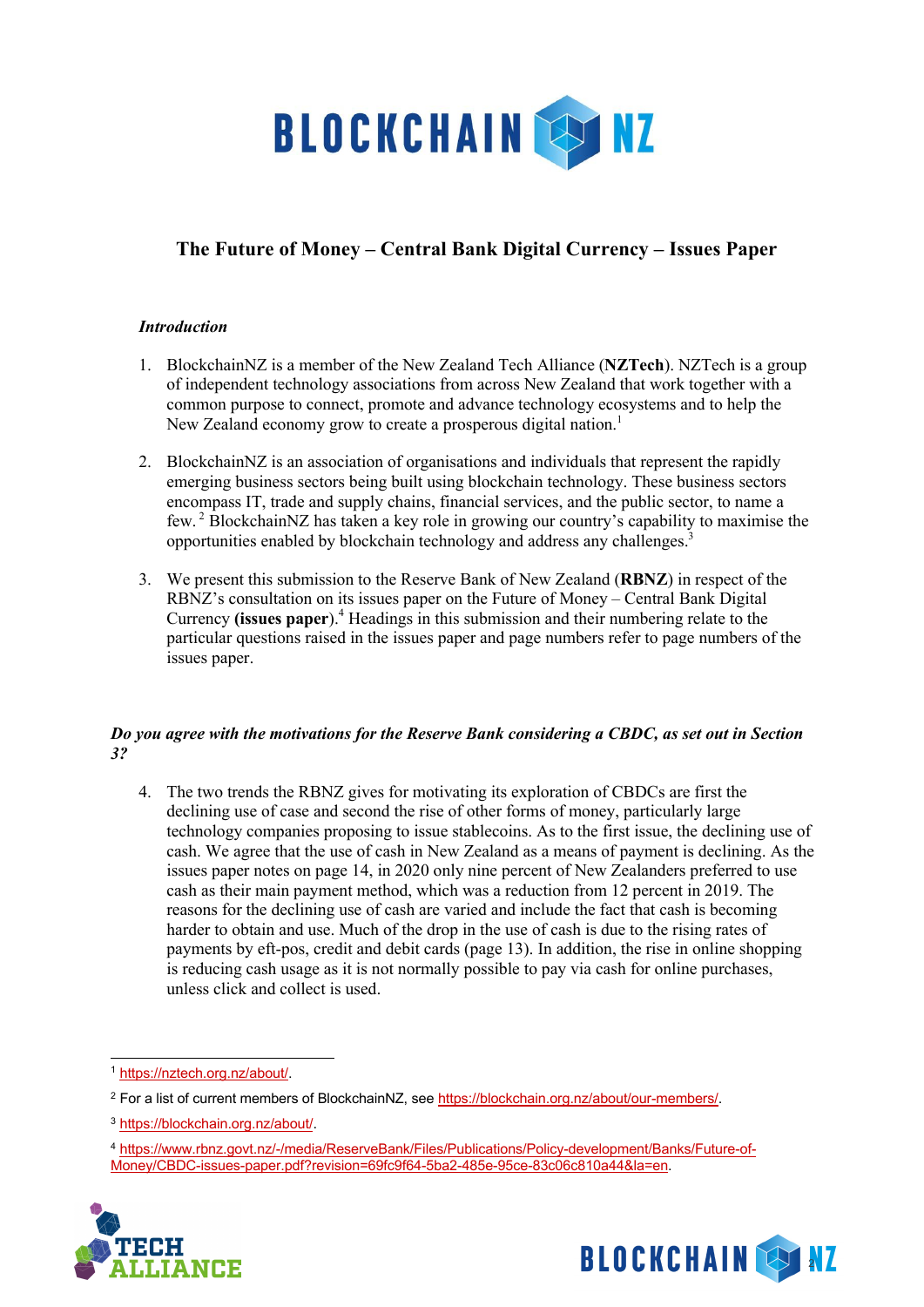5. The second issue, global stablecoins (private stablecoins) issued by technology giants, such as Facebook (now Meta),<sup>5</sup> have the potential to transform payments if adopted. Meta has an extremely wide user base and would have good user functionality, not just for users but also for traders, thus it is likely that a substantial number of transactions could occur using such a stablecoin. It is understandable, therefore, that the RBNZ is considering releasing a CBDC to address this. RBNZ is not alone in exploring the creation and release of a CBDC. As the issues paper notes, over 80 percent of Central Banks around the world are researching on CBDCs, with over 50 percent engaging in experiments and proof of concepts for CBDCs.

#### *Are there additional motivations that should be considered?*

- 6. The use of cryptocurrencies in smart contracts, which allow for 'programmable money',  $6$  have not been expressly considered as a motivation for a CBDC. Smart contracts allow for conditions to be imposed on money and thus make the money programable. For example, a smart contract can be used to pay money automatically to specified organisations or people when conditions are met. Smart contracts therefore potentially reduce transaction costs, which would be beneficial to industry, Government and citizens alike. For example, the Government could, if it wished, easily provide a direct injection of cash to all holders of a CBDC account quickly - in the form of "helicopter money". Something that would be difficult currently. However, the utility and efficacy of smart contracts may not be fully realised if the payments are made by traditional payment rails, for example, through a credit card network or wire transfers.
- 7. People will begin to live more of their lives in the metaverse<sup>7</sup> and to require payments in the metaverse to be made via traditional payment rails makes little sense.
- 8. Private stablecoins are only one form of stablecoin. There are a range of decentralised stablecoins, including USD Coin,<sup>8</sup> Binance USD,<sup>9</sup> Tether<sup>10</sup> and Dai,<sup>11</sup> Terra USD<sup>12</sup> and True USD.<sup>13</sup> Stablecoins are designed to overcome the limitation of the volatility of the price of Bitcoin and other cryptocurrencies.<sup>14</sup> Stablecoins are growing rapidly, from a market cap in 2020 of US\$20 billion to US\$139 billion in late 2021.<sup>15</sup>
- 9. In addition to the decentralised stablecoins, there are, of course, decentralised cryptocurrencies, with include bitcoin and ether. Decentralised stablecoins have evolved in the last decade from a nascent technology into an asset class with a market capitalisation of

<sup>9</sup> https://www.binance.com/en/busd.

- <sup>11</sup> https://makerdao.com/en/.
- <sup>12</sup> https://www.terra.money/.
- <sup>13</sup> https://www.trueusd.com/.
- <sup>14</sup> https://www.oreilly.com/content/stablecoins-solving-the-cryptocurrency-volatility-crisis/.
- <sup>15</sup> https://theconversation.com/stablecoins-these-cryptocurrencies-threaten-the-financial-system-but-no-one-isgetting-to-grips-with-them-171690.





<sup>5</sup> https://www.diem.com/en-us/.

<sup>6</sup> https://www.forbes.com/sites/sap/2021/03/25/as-programmable-money-emerges--central-banks-ramp-up-for- tokenized-economy/?sh=745a4529c402.

<sup>7</sup> https://www.thebigq.org/2021/11/03/what-is-the-metaverse/.

<sup>8</sup> https://www.circle.com/en/usdc.

<sup>10</sup> https://tether.to/.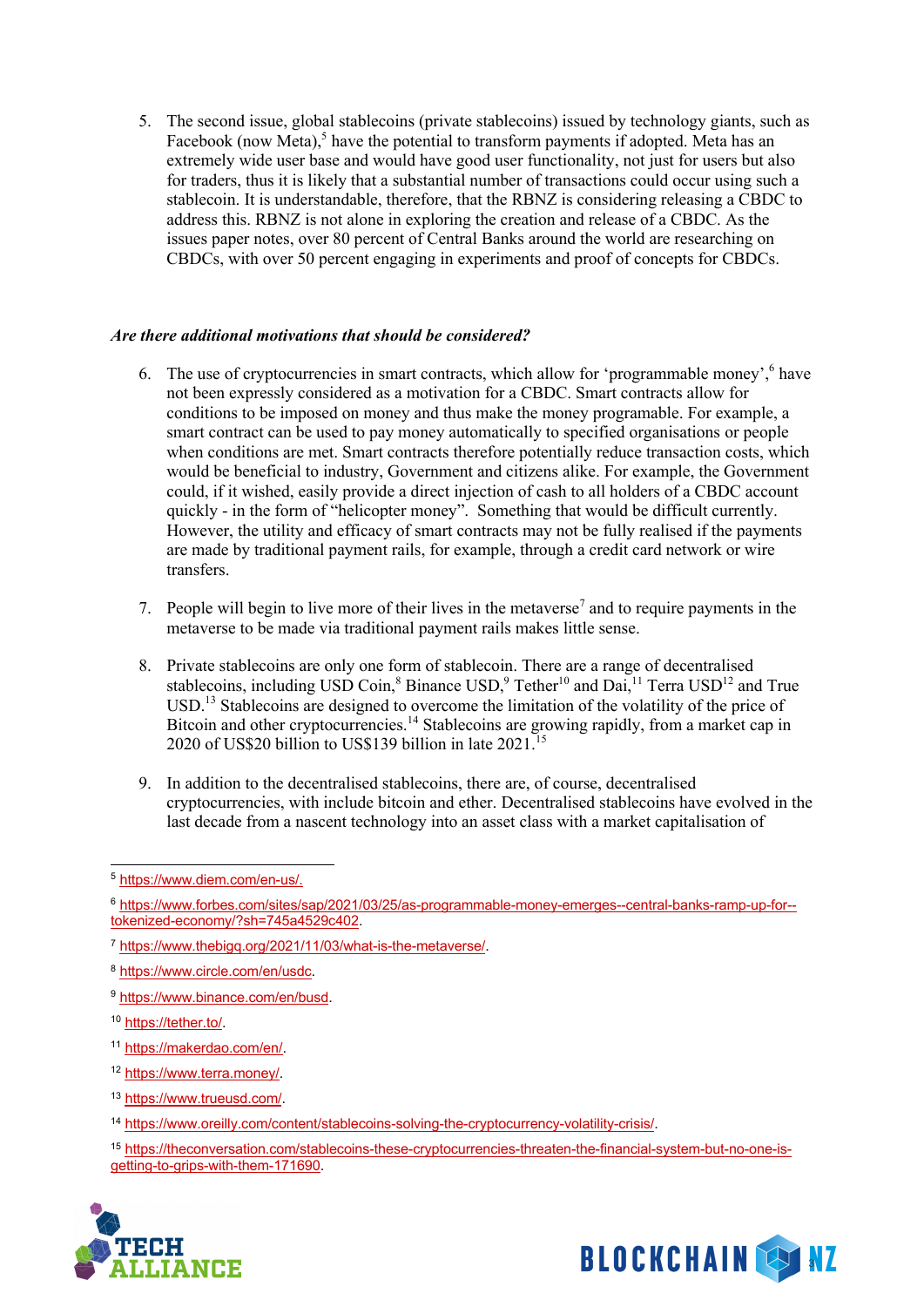approximately US\$2.09 trillion, as of 29 August 2021.<sup>16</sup> Millennials<sup>17</sup> and Generation  $Z^{18}$ appear to be the main adopters of cryptocurrencies as a form of investment and a form of payment for goods and services. It would be natural to expect the adoption of cryptocurrencies to increase as more Generation Z members begin working and investing. Cryptocurrencies appear to be one natural partner to e-commerce, which is growing more important to the economy and will also be used in the metaverse.

- 10. The issues paper contains no express mention of open banking, which has the potential to benefit people and organisations.<sup>19</sup> Despite the potential benefits of open banking, New Zealanders and organisations have yet to see many examples of open banking due to the reluctance of commercial banks to embrace it. A CBDC would aid in the adoption and use of open banking in New Zealand.
- 11. As digitisation increases, so too does the production and capture of data and metadata. A New Zealand CBDC will provide extensive and potentially near real-time data and metadata. This data offers substantial insights on all aspects of a CBDC, including money flow. The World Economic Forum stated in a recent paper on digital currencies, "[i]nformation and knowledgesharing, from low level transaction data that can highlight potentially illicit activity to information about forthcoming policy changes, can be hugely constructive."20 This data and its use cases, however, will have to be balanced against security and privacy issues.<sup>21</sup>

## *Do you agree that the scope of work should focus on a general-purpose CBDC (Section 3.2) in the first instance?*

12. A general-purpose CBDC, which is available to any individual or business that chooses to use it, is preferable to a 'wholesale' CBDC that can be used only by large financial institutions. This is because the public and business would not see the full benefits of a wholesale CBDC. For example, people and businesses would still have the same issues obtaining and retaining a bank account as they currently do, and it is unlikely that a wholesale CBDC could be used easily in smart contracts.

## *Do you agree with the multi-step process for the development and implementation of a CBDC as outlined in Section 3.1 and illustrated in Figure 8?*

13. It is prudent to design and test a CBDC and then perform the policy cost benefit analysis and engage in public consultation before any implementation of a CBDC.

- <sup>18</sup> https://www.cnbc.com/2021/06/22/gen-z-investing-in-cryptocurrency -btc-eth-and-meme-stocks-amc-gme.html.
- <sup>19</sup> https://umbrellarconnect.com/apps-infra/open-banking-is-coming-what-it-means-for-data-driven-businesses/.
- 20

<sup>21</sup> https://www.bis.org/publ/othp33.pdf.





<sup>16</sup> https://coinmarketcap.com/.

<sup>&</sup>lt;sup>17</sup> https://finance.yahoo.com/news/millennials-own-more-crypto-other-210017141.html.

https://www3.weforum.org/docs/WEF\_Digital\_Currency\_Governance\_Consortium\_White\_Paper\_Series\_2021.pdf at page 33 [4.1].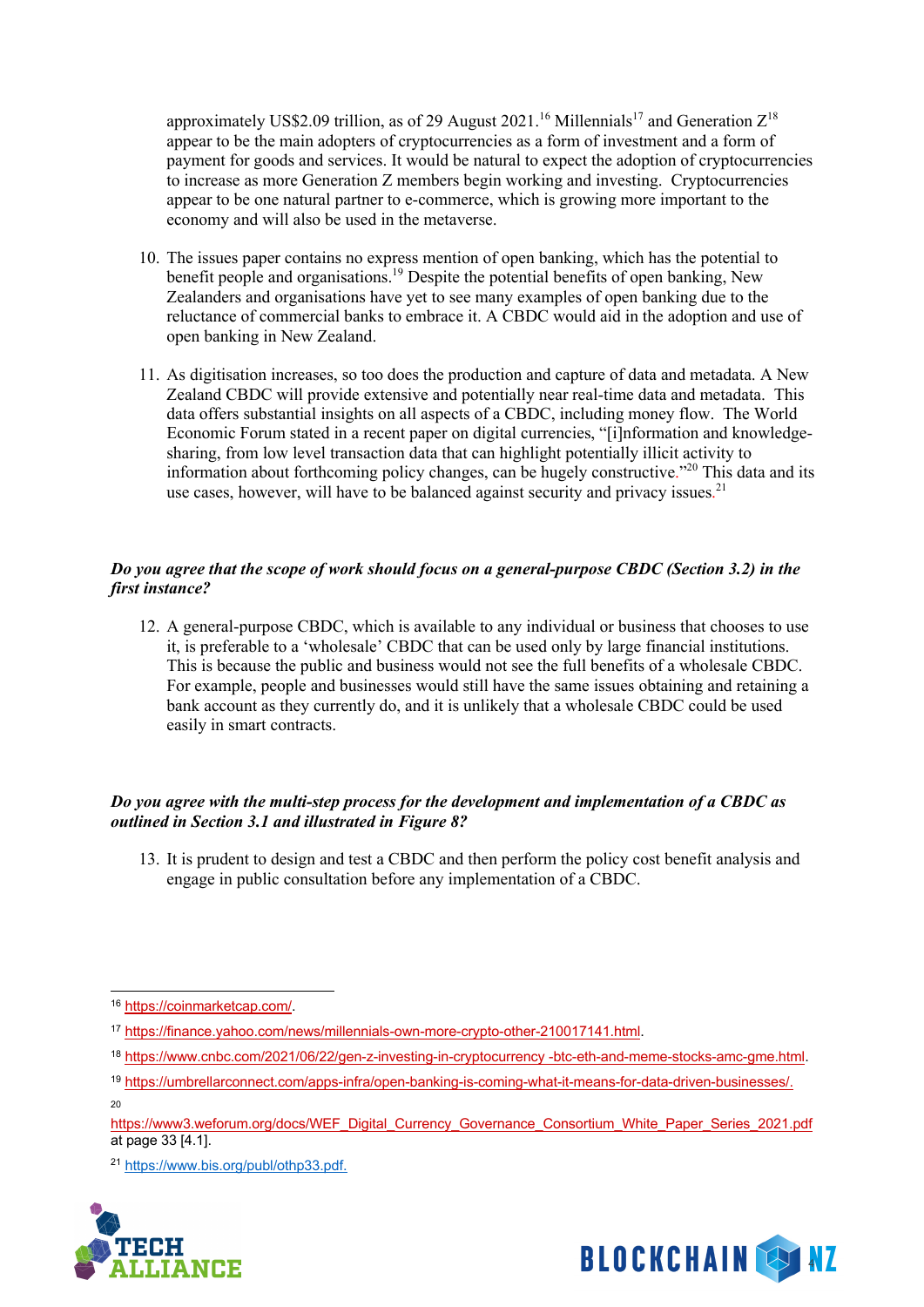#### *Do you agree with the description of the opportunities presented through the implementation of a CBDC?*

- 14. A CBDC would support the role of central bank money as a monetary value anchor that provides a digital alternative to privately issued money (money both issued by commercial banks in New Zealand, private stablecoins and decentralised stablecoins).
- 15. A CBDC like cash can be seen as a public good and thus it provides a fair and equal way to pay. As part of that, an appropriately designed and implemented CBDC may foster greater inclusion goals by addressing some of the financial and digital inclusion barriers that people face.
- 16. A CBDC could be a catalyst for innovation and competition in the money and payments ecosystem, for example, by enabling the use of a CBDC within smart contracts if all the parties to the contract receiving funds from the smart contract are located in New Zealand.

#### *Are there any other opportunities that should be considered?*

17. On page 19 the potential of RBNZ taking part in global initiatives that use CBDCs to improve cross border payments is raised. The ability to use a CBDC internationally is essential and not a nice to have. Payments are increasingly being made internationally. If a CBDC could be used only in New Zealand it would have limited utility and people and businesses are likely to seek out other payment forms such as private stablecoins and decentralised stablecoins.

#### *Do you agree with the design principles that have been developed to capture the opportunities described in Section 4?*

- 18. The design principles of uniform, universal, cash-like, innovative, integrity, managed issuance are sound. In particular, the design principle of universal is vital as all households and businesses would be able to hold and use the CBDC. Currently not everyone has a bank account and a number of businesses in a range of industries are unable to secure bank accounts or if they do have bank accounts, they are debanked.<sup>22</sup> Providing businesses with CBDC accounts would be beneficial. For unbanked individuals their lives may be made easier and cheaper with access to a CBDC: it is precarious and expensive to live without a bank account.23
- 19. If the indirect model 1 of distribution, as outlined in the issues paper, is used, where intermediaries pass on CBDCs to end users, it is unlikely that the banks would provide all businesses and individuals with accounts. To ensure that banks provide businesses and individuals with accounts would require a law change and access to a transaction bank account would need to become a right of people and organisations.<sup>24</sup>

<sup>&</sup>lt;sup>24</sup> https://www.stuff.co.nz/business/money/107691077/christchurch-woman-lobbies-to-make-it-a-human-right-tohave-a-bank-account





<sup>22</sup> https://www.nzherald.co.nz/business/businesses-denied-banking-services-as-banks-tighten-up-who-can-havean-account/BB2NGQXAXQ62RMVRQ67YBBEXDM/.

<sup>23</sup> https://www.moneyunder30.com/what-does-life-look-like-without-a-bank-account.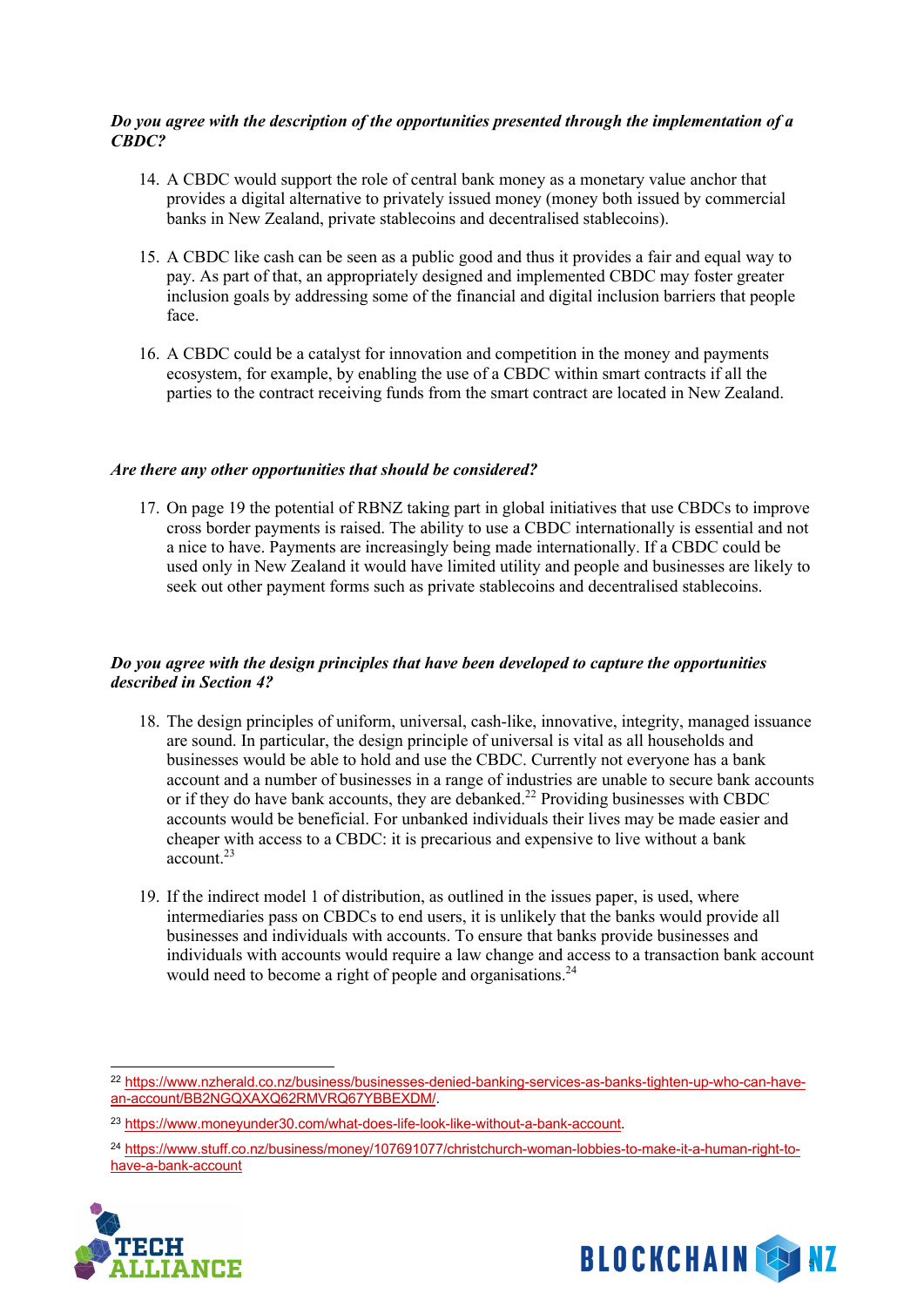#### *Are there other design principles to capture the opportunities that should be considered?*

20. At a more micro level, to avoid the possibility of a flight of money from deposits in private banks to a CBDC, it would be prudent for the CBDC not to pay interest.

#### **Do you agree with the description of the challenges and risks in Section 5?**

- 21. Cyber security is a risk; however, commercial banks currently face that risk, thus it is not unsurmountable.
- 22. The potential impact of a CBDC on commercial bank transaction accounts is a potential risk. As the issues paper identifies on page 27, there may be a run on the banks as commercial banks may lose some deposits as households transfer their deposits in commercial banks to the CBDC accounts. Second, because the CBDC would act as a competitor to commercial banks in terms of deposits and transactions (and thus the fees that banks generate from these transactions), this may reduce commercial banks' profitability and therefore reduce the resiliency of commercial banks to economic downturns.25
- 23. The potential impacts of a CBDC can be mitigated by the CBDC accounts not providing interest, or as noted on page 29, the RBNZ could impose negative interest rates on large holdings of CBDC, thus replicating the storage costs of cash as well as inflation effects. In addition, the introduction of a CBDC should act as a spur to commercial banks to improve their offerings.
- 24. Even without the introduction of a CBDC the large established commercial banks are likely to see a continued move away from money being held in deposit accounts. This is because New Zealand is likely to see the growth of challenger or neo banks that has been seen in the  $UK^{26}$ and Australia.<sup>27</sup>
- 25. It is questioned whether the goals of inclusion will be met with a CBDC, especially with the unbanked. How would a person obtain a CBDC without providing requisite documentation? The lack of documentation is currently one reason why people do not have bank accounts. The effect of a lack of documentation is being seen currently with the roll out of vaccine certificates in New Zealand. Many people are struggling to obtain their certificates. One way to achieve more inclusion would be to use a card with a chip that could be purchased with no registration.
- 26. The design challenges of creating a CBDC cannot be underestimated. To design a CBDC from scratch, which would be interoperable with other CBDCs, would be extremely complicated and time consuming. The RBNZ should consider an existing product/service or partnering with an existing provider.

<sup>27</sup> https://www.acuitymag.com/finance/the-digital-neobanks-ripe-for-new-money.





<sup>&</sup>lt;sup>25</sup> https://www.rbnz.govt.nz/-/media/reservebank/files/publications/bulletins/2018/2018jun81-07.pdf at pages 15-16.

<sup>26</sup> https://www.cityam.com/how-challenger-banks-are-revolutionising-the-sector/